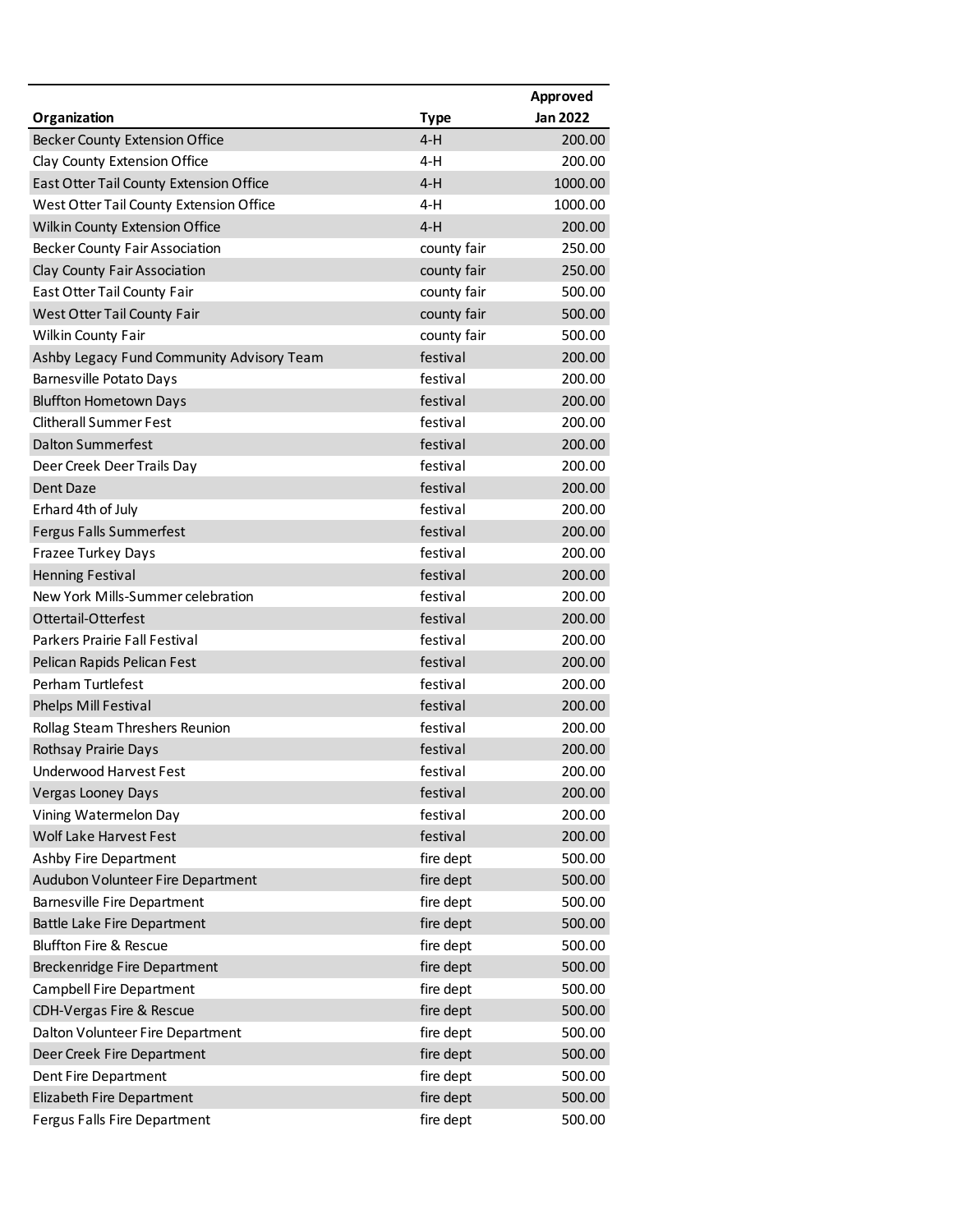| Foxhome Fire Department                           | fire dept   | 500.00  |
|---------------------------------------------------|-------------|---------|
| <b>Frazee Fire Department</b>                     | fire dept   | 500.00  |
| Henning Fire Department                           | fire dept   | 500.00  |
| Lake Park Fire Department                         | fire dept   | 500.00  |
| New York Mills Fire Department                    | fire dept   | 500.00  |
| <b>Ottertail City Fire Department</b>             | fire dept   | 500.00  |
| Parkers Prairie Fire Department                   | fire dept   | 500.00  |
| Pelican Rapids Fire Department                    | fire dept   | 500.00  |
| Perham Fire Department                            | fire dept   | 500.00  |
| Rothsay Fire Department                           | fire dept   | 500.00  |
| Underwood Fire Department                         | fire dept   | 500.00  |
| Vining Fire Department                            | fire dept   | 500.00  |
| Wolf Lake Fire Department                         | fire dept   | 500.00  |
| Barnesville Area Food Pantry                      | food shelf  | 400.00  |
| Battle Lake Emergency Food Shelf                  | food shelf  | 400.00  |
| <b>Becker County Food Pantry</b>                  | food shelf  | 400.00  |
| Fergus Falls Community Food Shelf                 | food shelf  | 400.00  |
| <b>Grant County Emergency Food Shelf</b>          | food shelf  | 400.00  |
| Hawley Food Shelf                                 | food shelf  | 400.00  |
| Henning Community Food Shelf                      | food shelf  | 400.00  |
| Menahga Food Shelf                                | food shelf  | 400.00  |
| New York Mills Food Shelf                         | food shelf  | 400.00  |
| Pelican Rapids Community Food Shelf               | food shelf  | 400.00  |
| Prairie Food Shelf                                | food shelf  | 400.00  |
| Richland Wilkin Food Pantry                       | food shelf  | 400.00  |
| Sebeka Food Shelf                                 | food shelf  | 400.00  |
| The Bridge Community Pantry-Perham                | food shelf  | 400.00  |
| Ashby Post Prom Committee                         | Post Prom   | 125.00  |
| Barnesville HS Post Prom Committee                | Post Prom   | 125.00  |
| Battle Lake HS Post Prom Committee                | Post Prom   | 125.00  |
| Bertha-Hewitt HS Post Prom Committee              | Post Prom   | 125.00  |
| Detroit Lakes HS Post Prom Committee              | Post Prom   | 125.00  |
| Fergus Falls HS Post Prom Committee               | Post Prom   | 125.00  |
| Henning HS Post Prom Committee                    | Post Prom   | 125.00  |
| Lake Park-Audubon HS Post Prom Committee          | Post Prom   | 125.00  |
| New York Mills HS Post Prom Committee             | Post Prom   | 125.00  |
| Pelican Rapids HS Post Prom Committee             | Post Prom   | 125.00  |
| Perham HS Post Prom Committee                     | Post Prom   | 125.00  |
| Rothsay HS Post Prom Committee                    | Post Prom   | 125.00  |
| West Central Area HS Post Prom Committee          | Post Prom   | 125.00  |
| Ashby Public School Scholarship Fund              | Scholarship | 500.00  |
| Barnesville High School Scholarship Fund          | Scholarship | 500.00  |
| Battle Lake High School Scholarship Fund          | Scholarship | 500.00  |
| Breckenridge High School Scholarship Fund         | Scholarship | 500.00  |
| Campbell-Tintah High School Scholarship Fund      | Scholarship | 500.00  |
| Detroit Lakes Senior High School Scholarship Fund | Scholarship | 500.00  |
| Fergus Area College Foundation                    | Scholarship | 1000.00 |
| Fergus Falls High School Scholarship Fund         | Scholarship | 500.00  |